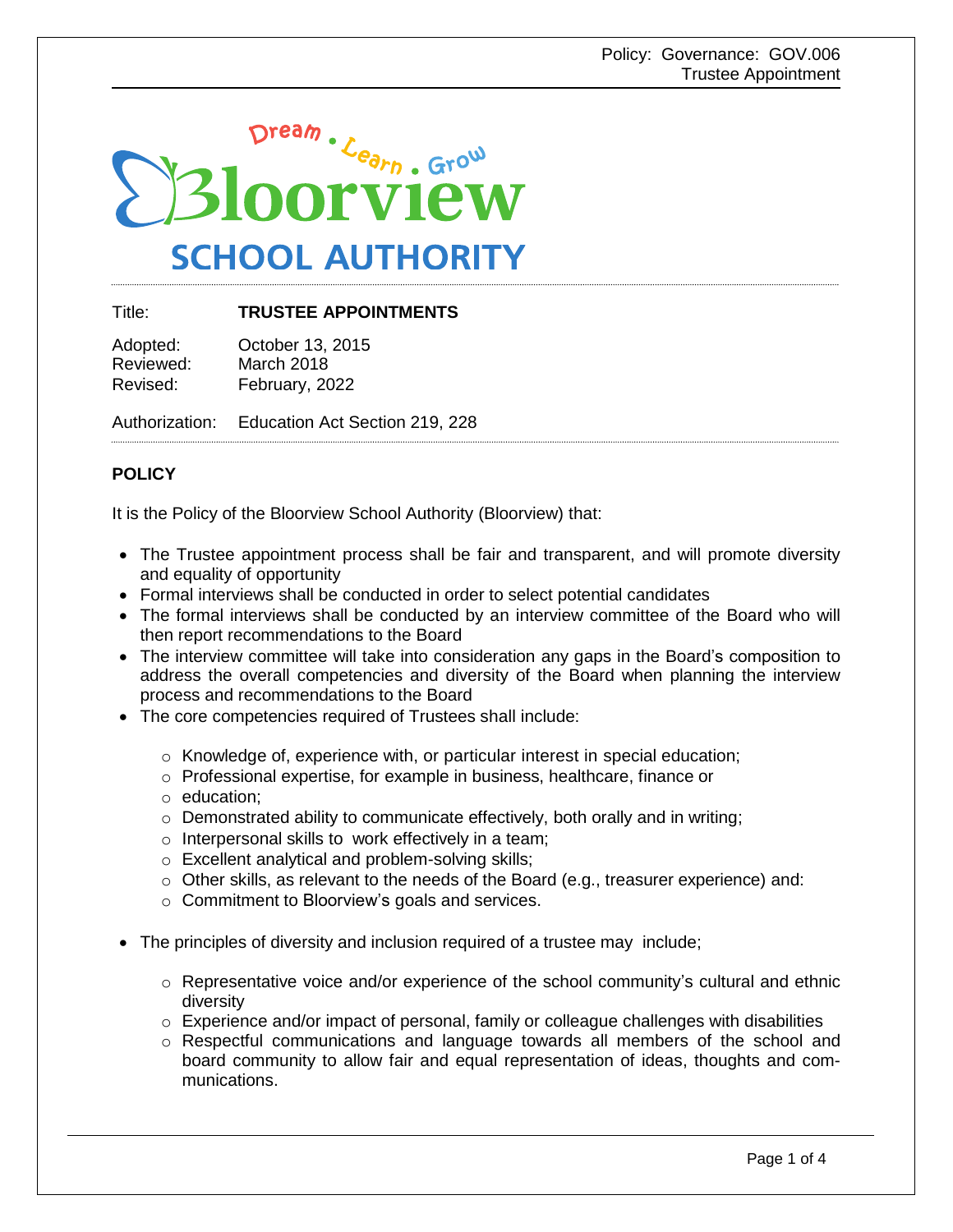## **PROCEDURES**

- 1) The Board is comprised of seven Trustees, appointed by the Minister of Education (Minister), for a term of four years.
- 2) Appointments to the Board are based on recommendations submitted to the Minister by the Board Chair, acting on behalf of the Board. The Board should have broad representation, including parents of children with special needs and those who have experience in business, healthcare and education.
- 3) The term of office for Board members is 4 years beginning on the first day of December following the election of publicly elected school board trustees. Any vacancies that occur during the 4-year period will result in a new appointment for the remainder of the term applicable to the other Board members. There is no limit to the number of terms that Trustees may be appointed.
- 4) An individual who applies to become a Trustee must be qualified as specified in the Education Act as amended or replaced from time to time (Act) .

Qualifications under the Act include:

 $\circ$  The person is a resident in the area of jurisdiction of the board.

Disqualifications include:

- $\circ$  The person is an employee of a district school board or school authority;
- $\circ$  The person ceases to hold the qualifications required by the Act; and
- o The person is convicted of an indictable offence.
- 5) Potential candidates are nominated by submitting their CV to demonstrate interest to the current Board Chair with emphasis on qualifications, experiences and skill sets that would be beneficial to the Board**.**
- 6) The Nomination process is as follows

## Stage 1: Recruitment

Trustee vacancies will be advertised by the Board through various avenues, such as word of mouth, Bloorview websites and local newspapers to reach a broad pool of potential candidates.

Core competencies will be communicated to potential candidates during the recruitment process.

Consideration should be given in the recruitment process where there are gaps in the current board with respect to diversity of experience, capabilities and identities of members.

## Stage 2: Formation of an Interview committee

An interview committee shall be formed to conduct formal interviews of the candidates. The interview committee is to be comprised of 3 – 5 individuals who are Bloorview stakeholders and who have experience and knowledge in special education. These individuals should also be committed to public education and knowledgeable about Bloorview.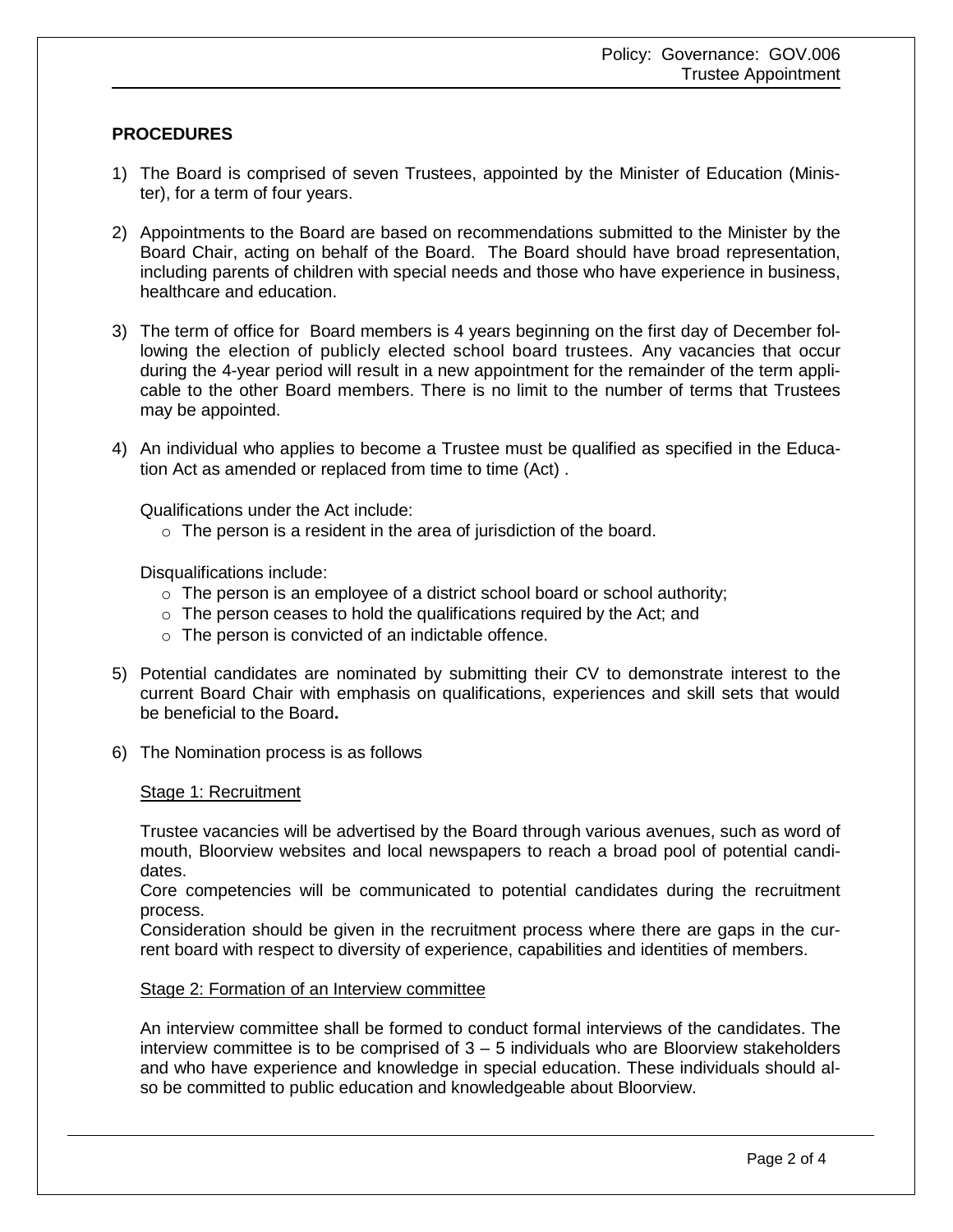The Supervisory Officer will facilitate the process.

## Stage 3: Matrix

Candidates will complete a Skills/Experience Matrix which is consistent with the backgrounds and competencies deemed desirable for the Board

## Stage 4: Interviewing

The interview committee will conduct formal interviews in order to select potential candidates. The Chair of this committee will convey the recommendations of this committee to the Board.

## Stage 5: Recommendation of the Board

The Board will recommend to the Minister a candidate for each vacant position. The Board will also provide a complete list of all candidates for the position and a ranking of each candidate in order of preference for the position.

The Board Chair will send a recommendation package to the Minister for approval. The recommendation package includes the following:

- o Written recommendation by the Board Chair; and
- o Reason for vacancy

The package can be sent electronically to **[SpecialEducation@ontario.ca](mailto:SpecialEducation@ontario.ca)** or mailed to:

Ministry of Education, Special Education Policy and Programs Branch, 900 Bay Street, 18<sup>th</sup> Floor, Mowat Block, Toronto, ON M7A 1L2

7) Process following the Board submission of recommendations to the Minister.

## Stage 1: Recommended candidates

Recommended candidates must submit an application to the Public Appointments Secretariat (PAS). Each candidate is required to complete an application and a Personal and Conflict of Interest Disclosure Statement (PCOID).

The Application Form may be found on the [PAS website.](http://www.pas.gov.on.ca/scripts/en/appl_how.asp)

Stage 2: Final Steps

The appointments will be confirmed by letter signed by the Minister.